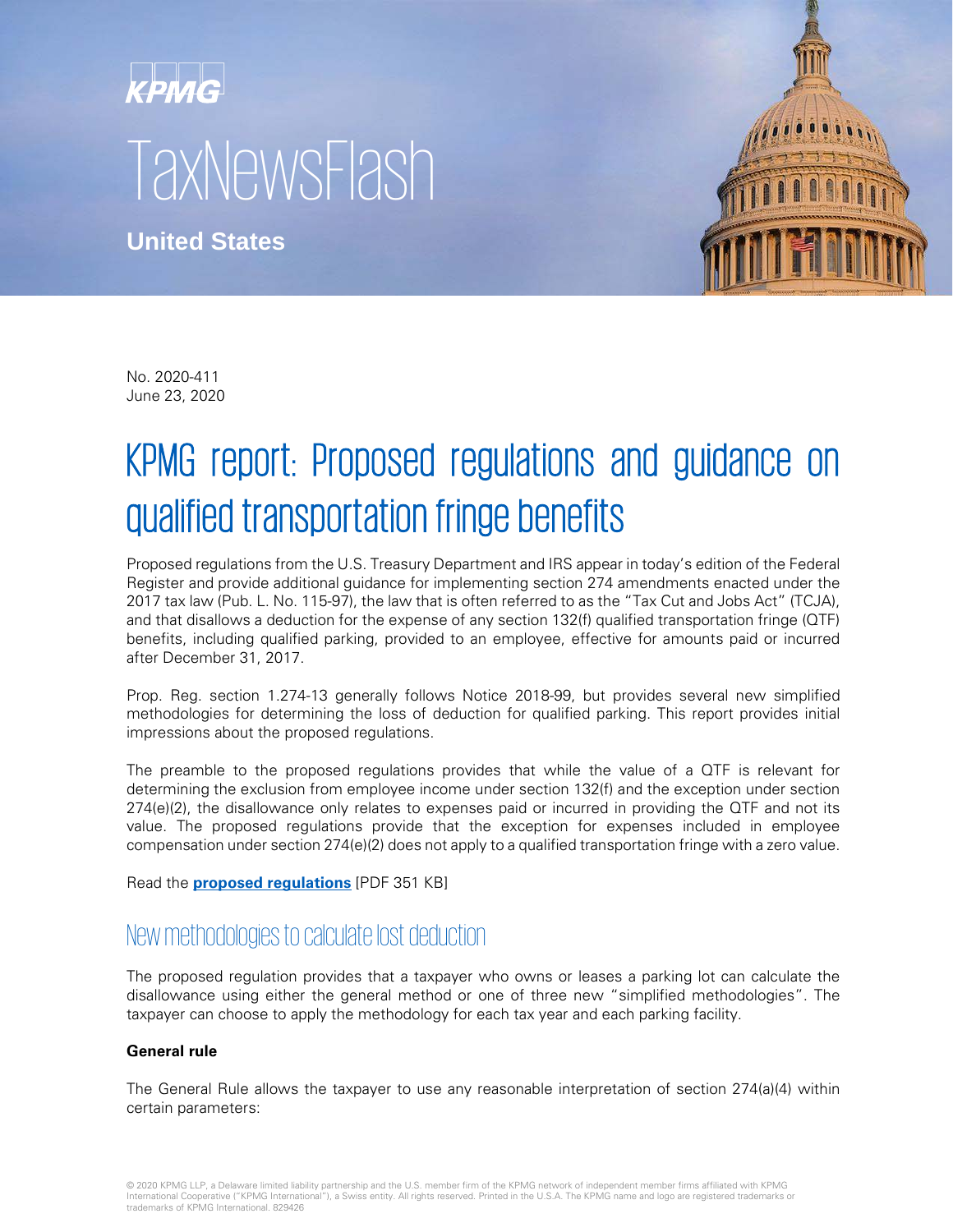- Taxpayers must continue to use the expense paid or incurred in providing the QTF rather than its value to the employee.
- Taxpayers must allocate parking expenses to certain reserved employee spaces. Spaces reserved for drivers with disabilities are not included as reserved employee or nonemployee spaces.
- Taxpayers must properly apply exception for parking made available to general public.
- Taxpayers may aggregate parking spaces by geographic location.
- Taxpayers cannot apply the special rule to allocate 5% of certain mixed parking expenses to a parking facility for purposes of determining total parking expenses.

#### **Simplified methodologies**

The proposed regulation provide three methodologies a taxpayer can use if they do not use the general rule.

- **Qualified parking limit methodology**: Taxpayers calculate the disallowance by multiplying the total number of spaces used by employees during the peak demand period, or, alternatively, the total number of the taxpayer's employees, by the section 132(f)(2) monthly per employee limitation on income exclusion for qualified parking (\$270 for 2020), for each month in the tax year.
- **Primary use methodology:** Largely based on four-step safe harbor articulated in the Notice 2018-99, but certain rules and definitions have been modified in response to comments received. There are special rules for mixed use parking. The proposed regulations allow reserved employee parking to be excluded if the primary purpose is for the general public, there are five or fewer reserved spots, and the total amount of reserved employee parking is 5% or less of total parking.
- **Cost per space methodology:** Allows taxpayers to calculate the disallowance by multiplying the cost per parking space by the number of available parking spaces to be used by employees during the peak demand period. Cost per space is calculated by dividing total parking expenses (including expenses for inventory/unusable spaces) by total parking spaces (including inventory/unusable spaces). Special rules for allocating certain mixed parking expenses and aggregating parking spaces by geographic location may be used with the cost per space methodology.

# Other highlights

#### **274(e) exceptions**

- Section 274(e) provides three exceptions to the section 274 limits. Only the exceptions under 274(e)(2) (compensation to the employee), 274(e)(7) (provided to the general public), and 274(e)(8) (sold in a bona fide transaction for an adequate and full consideration) are exceptions to 274(a) qualified transportation fringe benefits. The proposed regulations provide that the other exceptions do not apply. The proposed regulations do not provide any specific exceptions to the section 274(a) disallowance for QTFs with a zero or de minimis fair market value, QTFs required under certain laws, or for small business taxpayers.
- The exception in section  $274(e)(2)$  for expenses included in compensation does not apply for a QTF that has zero value.
- The exception under section 274(e)(2) for expenses treated as employee compensation does not apply to expenses paid or incurred for QTFs for which the value included in gross income is less than the amount required to be included in income or is more than required to be excluded from income under Reg. section 1.61-21 for fringe benefits.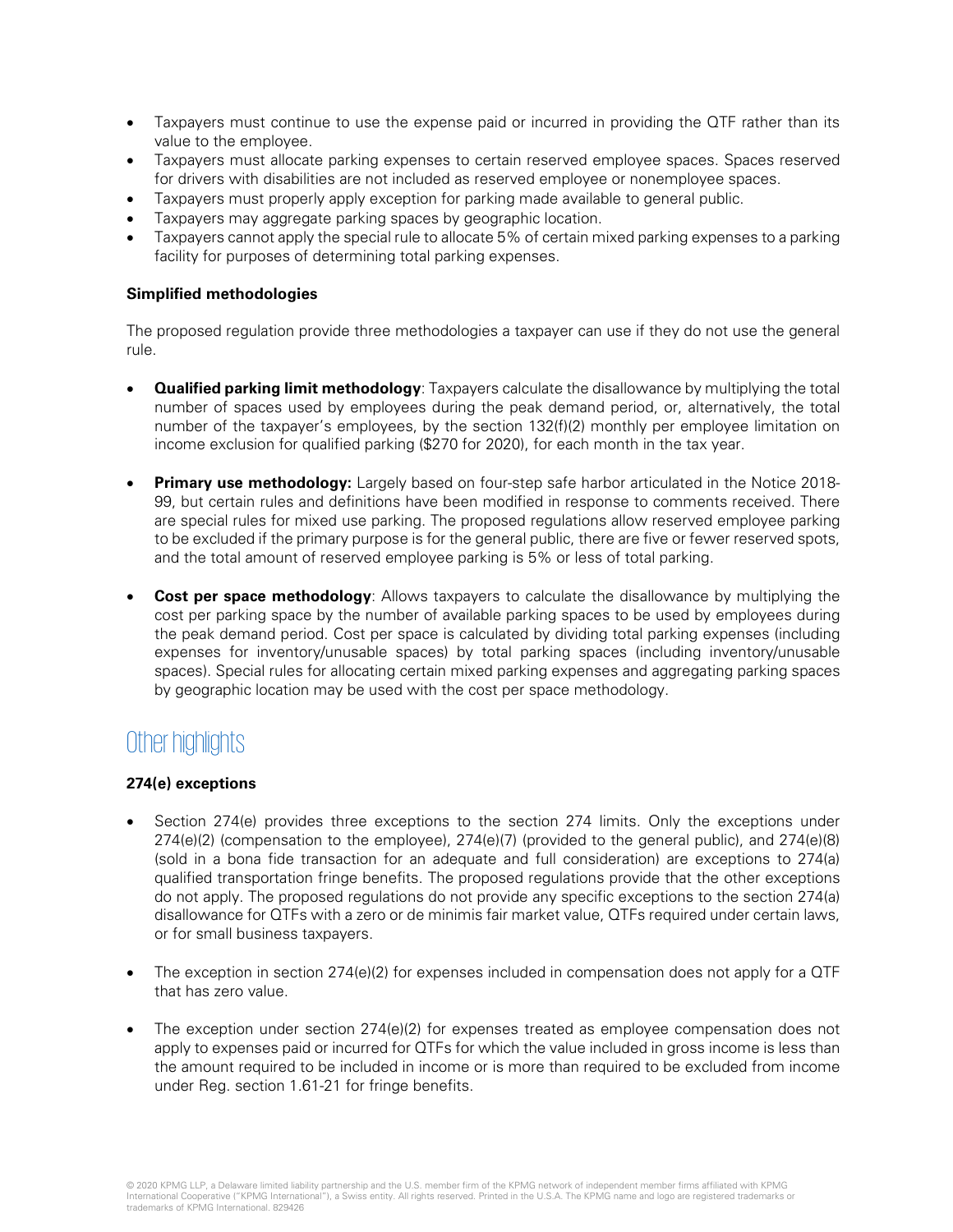• Exceptions under section 274(e) only apply to section 274(a) and do not apply to section 274(l) related to commuting expenses. Prop. Reg. section 1.274-14 does not include an exception for section 274(l) for including expenses in employee compensation.

#### **New definitions**

- Definition of general public has been expanded to include employees, partners, 2% shareholders of S corporations, sole proprietors, independent contracts, clients or customers of unrelated tenants in multi-tenant buildings.
- Taxpayers can aggregate parking spaces in the same geographic location for purposes of the general rule, primary use methodology, or cost per space methodology. "Geographic location" is narrowly defined as contiguous tracts or parcels of land owned or lease by the taxpayer. Two or more tracts or parcels of land are contiguous if they share a common boundary.
- "Inventory/unusable spaces" includes parking spaces for inventoried vehicle, qualified nonpersonal use vehicles, fleet vehicles used by the taxpayer's trade or business, or spaces not usable for parking by employees. These spaces are excluded from "available parking spaces" and "reserved nonemployee spaces" under the primary use methodology and primary use test. These spaces are included in the total parking spaces for the cost per space methodology.

# Parking methodology provisions

- Spaces reserved for drivers with disabilities are not treated as "reserved" employee or nonemployee parking. The proposed regulations indicate that such spaces may still be subject to the disallowance, to the extent used by employees, if the primary use test is not met.
- Taxpayers can allocate 5% of certain mixed parking expenses to the parking facility. This rule applies to mixed parking expenses related to payments under a lease or rental agreement, and payments for utilities, insurance, interest and property taxes. This special rule can be used with the primary use methodology and cost per space methodology, but not the general rule or qualified parking limit methodology.
- Taxpayers can use statistical sampling with the general rule and the simplified methodologies if they follow the procedures in Rev. Proc. 2011-42.

## Request for comment

The Treasury and IRS request comment on all aspects of the proposed regulations, with a few specific requests:

- Other methodologies for determining the use of parking spaces and related expenses allocable to employee parking
- Additional guidance needed, or specific examples that should be addressed, to determine the amount of commuter highway vehicle and transit pass expenses for QTFs that is nondeductible under section 274(a)(4)
- Additional guidance needed to determine whether transportation is necessary for ensuring the safety of the employee
- How to define an employee's residence and place of employment